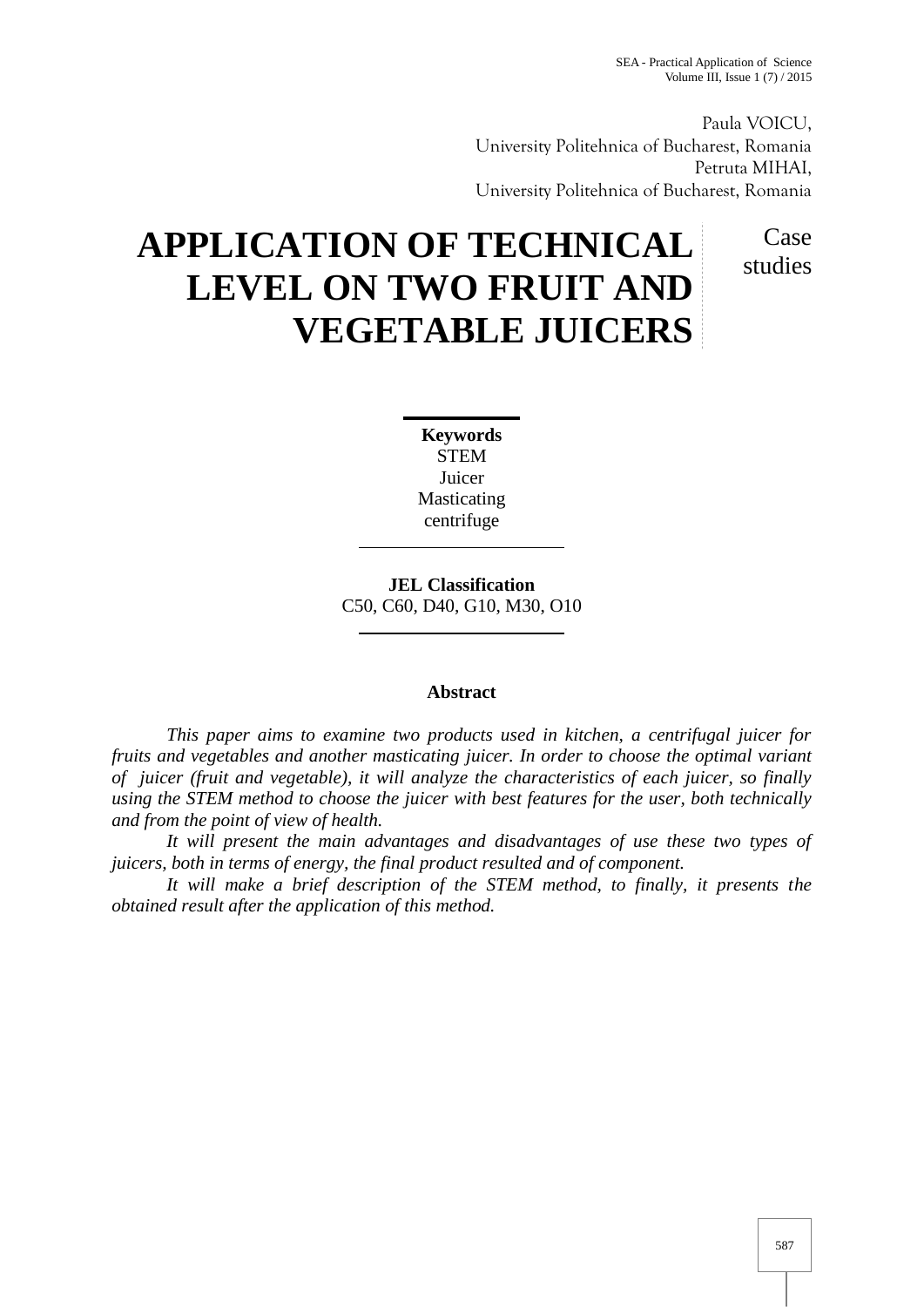### **1. Introduction – Quality of the products**

A characteristic is an attribute, a feature, a parameter of the product that distinguishes it from others.Feature shows the usefulness of the product. In general, it's identifies the following types of characteristics:

- $\bullet$  technical determined by the constructive concept and functional parameters;
- economic determined by the effort with which it is used;
- use determined by the behavior over time and effort into operation;
- psycho-sensorial determined by the emotion it stirs, the aspects of aesthetic. [2]

All these characteristics are reflected in the form of parameters that can be measured.

The set of the characteristics of the product describes its quality. Quality is the image of an entity: product, service, software, organization, process. "Quality" is not used in the sense of "very good".There is no quality in itself, but things that have quality. [1]

The products are divided into classes to analyze the quality, so all products in a class with common typological features.Quality is what makes the difference in class and give qualitative differences between products.Typological characteristics derived especially from use value and quality characteristics expresses how the utility is achieved.

In order to establish the characteristics of the product, in the first place are determined the subjects for which the product presents significance: the beneficiary, the manufacturer, even the society as a whole.

Currently production is geared to meet customer requirements, thus the way the customers define these characteristics is determinant. However, there is also the need to satisfy the manufacturer and society, thus, having an expansion of the concept of quality, this taking into account both efficiency and overall satisfaction and the existing value (price / quality ratio).

Qualitative characteristics are: process characteristics, basic characteristics, ability characteristics.

Process characteristics. The quality of equipment used and the degree of organization of production is directly reflected in the quality of the product. Some behaviors of the product in use is explained by its specific mode of production.

Basic characteristics. Have a direct role in the functioning of the product and can be estimated by analyzing each product.

Ability characteristics. Are those who

describe the behavior of the product in time, namely: availability, reliability, safety, maintainability, durability, etc.. [2]

## **2. Method of technical level**

Measuring quality is achieved by comparing a number of products with identical typological characteristics that are on the same market. Comparison with an existing product is achieved by the method of technical level (H),<br>while comparison with desired product while comparison with desired product characteristics is based on the qualitative level method (Q), both indicators having the same principles of determining.

The difficulty of expressing quantitative technical level of the products is determined by the variety of technical characteristics which define the technical level. Each feature has its unit of measure and degree of their influence on the overall technical level indicator. Some features are desired to be as large e.g., efficiency, sustainability, reliability, precision, and other features as small as possible, e.g. specific weight, complexity, specific consumption of energy and fuel, so the technical level to be high. The technical level can be expressed by two indicators: absolute and relative.

The absolute technical level

$$
H_{ai} = k \cdot \Pi \big( X_{ij} / X_{ij} \big)^{\pm x_{ij}}
$$

where:  $i -$  the product for which the technical level is calculated;

> k - dimensionless constant representing the technical level of the reference product 1 ( $k = 1000$  to delimit enough the products, any product from the compared ones can be chosen as a reference);

> S1 - subset of product characteristics that should be bigger for the product to be as good;.

> S2 - subset of product characteristics which should be as small as the product is good;

j - product feature;

X - Value;

- share feature.

The relative technical level

 $H_{ri} = H_{ai} / \max\{H_{ai}\} \cdot 100\%$ 

To determine the share of characteristics, the STEM method can be used.

Characteristics are compared two by two, defining the matrix A with elements aj1j2 defined as follows: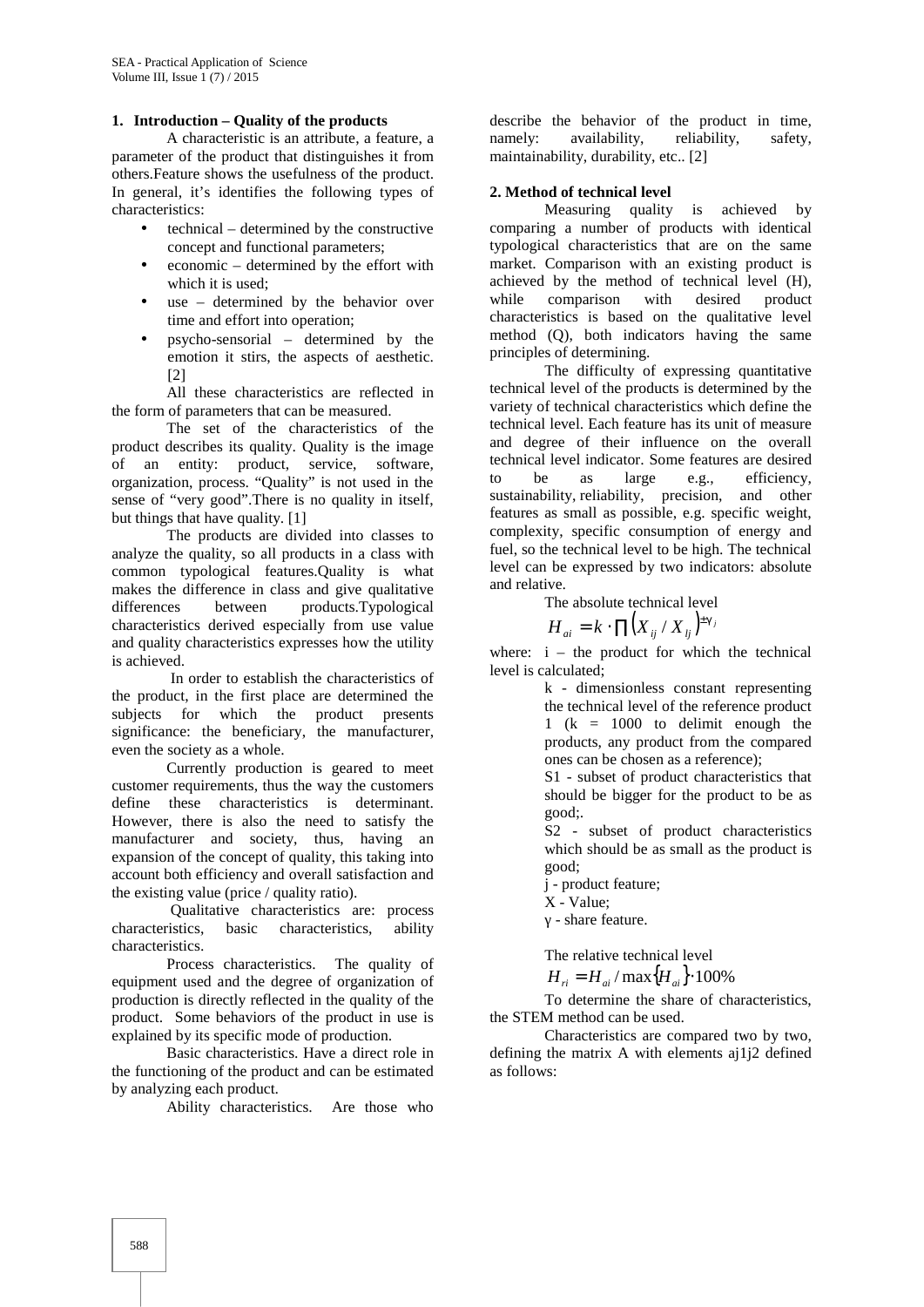$$
a_{j1 j2} = \begin{cases} 4 \dots if \dots k_{j1} \rangle \rangle k_{j2} & \text{junc a} \\ 2 \dots if \dots k_{j1} \rangle k_{j2} & \text{phyton} \\ 1 \dots if \dots k_{j1} \approx k_{j2} & \text{juicer} \\ 0 \dots if \dots k_{j1} \langle k_{j2} \rangle & \text{text} \\ 0 \dots if \dots k_{j1} \langle k_{j2} \rangle & \text{times} \\ 0 & \text{times} \end{cases}
$$

where

(the symbol >> indicates that it is more important, and  $\sim$  means such) [3]

## **3. Marketing Research - fruit and vegetable juicer**

Since 1992 people began to consume natural juices to improve their quality of life and health. They are consumed as prevention of disease occurrence or simply just for vitalizing and energizing. [4]

Nowadays has appeared on the market all sorts of juicers that produce quickly the juice from any fruit or vegetable and even green leaves.

This paper uses two types of juicers characteristics (centrifugal or masticating) taking into account two distinct aspects, first - objective evaluation of the quality and competitiveness of the products using the technical level.

Through the technical level study understand a process of some research directions for improving product quality, which seeks the effect it has the change one or more of features.The study can be made:

- on the dynamics: imposed by the evolution of the characteristics of products and the requirements of the market;

- on the composition of the product: the effect of the use of certain sub-assemblies, components, parts, raw materials with particular characteristics.

Using the STEM method we want to find the indicators: absolute and relative technical level for the masticating juicer. So we can see if we need improvements on this product and what we can change to improve the product.

Why masticating juicer? Because this is considered to be much healthier than the centrifugal. Below shows some possible explanations.

Masticating juicer has an innovative slow spinning by cold pressing, without friction and heat the juice at high speeds without aeration of juice as centrifugal juicers. When using the masticating, results a natural juice, maximizing the amount of

juice and retain full vitamins, minerals, enzymes,  $\frac{1}{2}$   $\frac{1}{2}$  phytonutrients and antioxidants.

> The juice obtained from the masticating juicer does not contain sediments, has a uniform texture, taste and retains its natural color.

 $\sum_{i} \sum_{i} a_{i} a_{j}$  beforehand, and wringing the worm shaft between<br>the sieve and the juice thus the juice is not heated  $\sum a_{j1j2}$  juicers, e.g. Hurom, it is Ultempolyetherimide (an 8 The material used for the masticating times more resistant than regular plastic) that cut beforehand, and wringing the worm shaft between or aerated, effectively delayed the oxidation of nutrients and active substances in fruit, vegetables and leaves.

> The slow squeezing of 42 rotations/minutes yields to up to 2 times more juice and up to 6 times more nutrients than the centrifugal method.

> Because masticating juicers uses a healthy squeezing method by cold pressing, the result is a consistent and natural juice, while the centrifugal uses a compression method, cleaning and spinning at high speeds, causing the juice without consistency, aerated and oxidized, with plenty of foam.

> So compared to conventional centrifugal spinning method, the masticating method appears to be the healthiest method to produce and consume a juice beneficial to our body. [5]

> In table 1 [6, 7] (see you Annex) are presented the characteristics of the two types of juicers.

#### **4. Case study-STEM Method**

Helping us by the particulars of Chapter 3, we take the first step in determining indicators of the STEM method (absolute technical level or relative), i.e. their conversion into subsets S1 and S2.

 $S1$  –Lc, warst, ,s.o., w,umc, cpf,cj, nsp, P;

S2 - p, l, I, H, w, rot, ls

Step two is to determine the coefficients of importance of technical characteristics on the absolute level. Calculations shall be made by using the percentage-comparison of two by two features: STEM methodology.

To determine Table 2 (aij) characteristics were grouped into four groups of importance.

Construct the matrix coefficients given the importance of characteristics. Based on the matrix is calculated weights *i* influence (see you table 3)

The next and final step is to determine the technical level indicators: absolute technical level, respectively relative technical level of the product 1. (HUROM masticating juicer).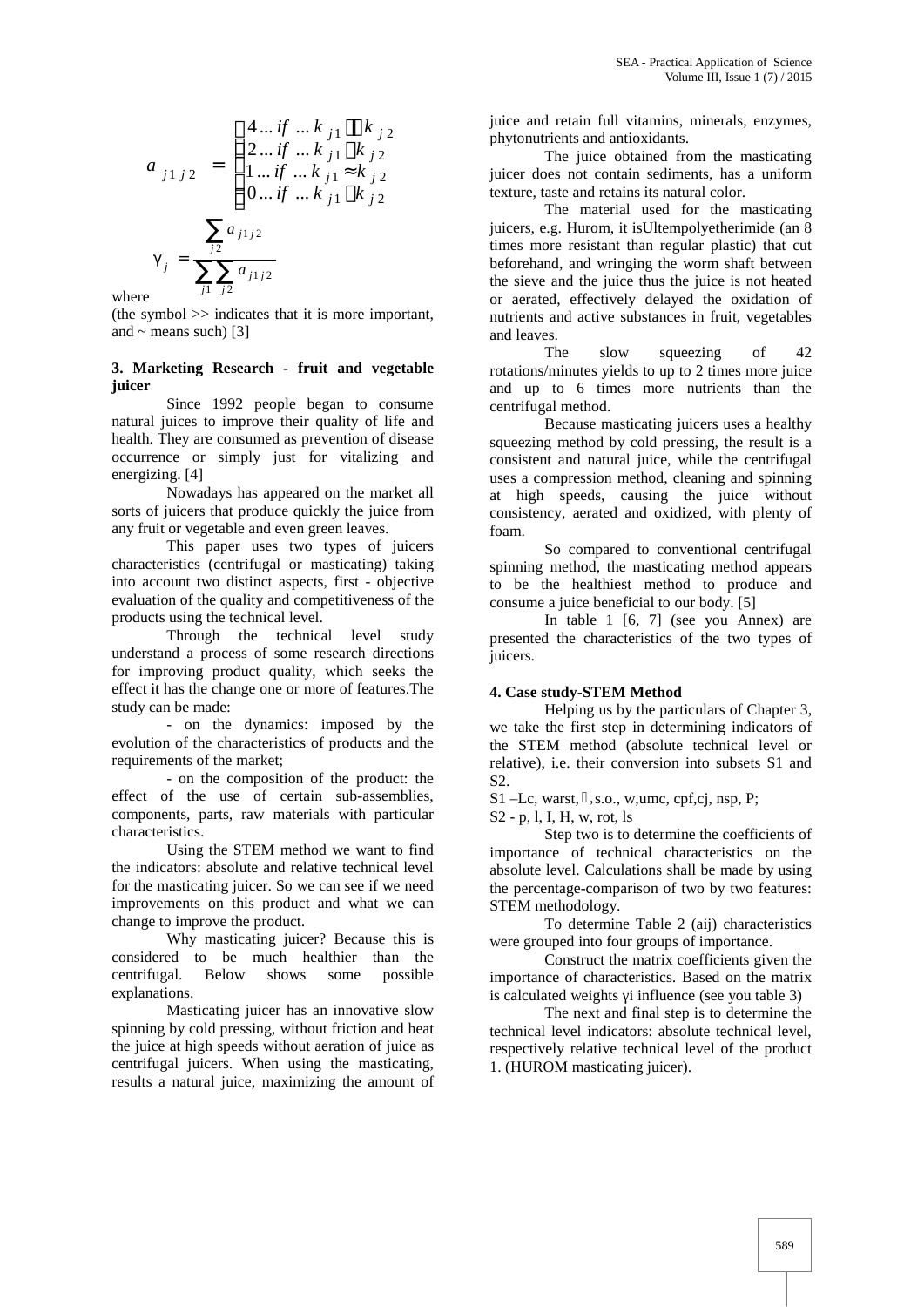$$
H_{\text{val}} = 1000 \cdot \left[ \left( \frac{1.4}{1.5} \right)^{0.009} \cdot \left( \frac{2}{2} \right)^{0.116} \cdot \left( \frac{67.4}{56.7} \right)^{0.116} \cdot \left( \frac{35}{84} \right)^{0.074} \cdot \left( \frac{1}{3} \right)^{0.009} \cdot \left( \frac{1}{3} \right)^{0.009} \cdot \left( \frac{1}{1.5} \right)^{0.009} \cdot \left( \frac{1}{1.5} \right)^{0.009} \cdot \left( \frac{1}{1.5} \right)^{0.009} \cdot \left( \frac{1}{1.5} \right)^{0.009} \cdot \left( \frac{1}{1.5} \right)^{0.009} \cdot \left( \frac{1}{1.5} \right)^{0.009} \cdot \left( \frac{1}{1.5} \right)^{0.009} \cdot \left( \frac{1}{1.5} \right)^{0.009} \cdot \left( \frac{1}{1.5} \right)^{0.009} \cdot \left( \frac{1}{1.5} \right)^{0.009} \cdot \left( \frac{1}{1.5} \right)^{0.009} \cdot \left( \frac{1}{1.5} \right)^{0.009} \cdot \left( \frac{1}{1.5} \right)^{0.009} \cdot \left( \frac{1}{1.5} \right)^{0.009} \cdot \left( \frac{1}{1.5} \right)^{0.009} \cdot \left( \frac{1}{1.5} \right)^{0.009} \cdot \left( \frac{1}{1.5} \right)^{0.009} \cdot \left( \frac{1}{1.5} \right)^{0.009} \cdot \left( \frac{1}{1.5} \right)^{0.009} \cdot \left( \frac{1}{1.5} \right)^{0.009} \cdot \left( \frac{1}{1.5} \right)^{0.009} \cdot \left( \frac{1}{1.5} \right)^{0.009} \cdot \left( \frac{1}{1.5} \right)^{0.009} \cdot \left( \frac{1}{1.5} \right)^{0.009} \cdot \left( \frac{1}{1.5} \right)^{0.009
$$

$$
H_{\nu 1} = \frac{H_{\nu 1}}{1000} \cdot 100 = 94.27\%
$$

#### **5. Conclusions**

Using the STEM method of the fruit and vegetables, taking as reference product centrifugal juicer, I obtained the following indicators for HUROM masticating juicer:

- absolute technical level Hta1=942,71
- relative technical level Htr1= 94,27%

Analyzing the results we see the need for some improvements on our product analyzed masticating juicer.

In order to improve the product concerned we'll change the following features:

- power-mouth 50 mm,
- price of the product-1400 lei
- power-200W,
- 42 revolutions per minute

After we obtain the following values changes to tracked indicators:

$$
H_{1a1} = 1000 \cdot \left[ \left( \frac{1.4}{1.5} \right)^{0.009} \cdot \left( \frac{2}{2} \right)^{0.116} \cdot \left( \frac{67.4}{56.7} \right)^{0.116} \cdot \left( \frac{50}{84} \right)^{0.074} \cdot \left( \frac{1}{3} \right)^{0.009} \cdot \left( \frac{1}{3} \right)^{0.009} \cdot \left( \frac{1}{1.5} \right)^{0.009} \cdot \left( \frac{1}{1.5} \right)^{0.009} \cdot \left( \frac{1}{1.5} \right)^{0.009} \cdot \left( \frac{200}{1200} \right)^{0.116} \cdot \left( \frac{3.3}{6.2} \right)^{0.074} \cdot \left( \frac{300}{155} \right)^{0.074} \cdot \left( \frac{300}{213} \right)^{0.074} \cdot \left( \frac{400}{400} \right)^{0.074} \cdot \left( \frac{8000}{70} \right)^{0.074} \cdot \left( \frac{8000}{56} \right)^{0.074} \cdot \left( \frac{68}{56} \right)^{0.027} \cdot \left( \frac{729}{1400} \right)^{0.116} \cdot \left( \frac{30}{30} \right)^{0.027} \cdot \left( \frac{30}{1400} \right)^{0.027} \cdot \left( \frac{1}{1400} \right)^{0.009} \cdot \left( \frac{1}{1400} \right)^{0.009} \cdot \left( \frac{1}{1400} \right)^{0.074} \cdot \left( \frac{1}{1400} \right)^{0.074} \cdot \left( \frac{1}{1400} \right)^{0.074} \cdot \left( \frac{1}{1400} \right)^{0.074} \cdot \left( \frac{1}{1400} \right)^{0.074} \cdot \left( \frac{1}{1400} \right)^{0.074} \cdot \left( \frac{1}{1400} \right)^{0.074} \cdot \left( \frac{1}{1400} \right)^{
$$

$$
H_{1r1} = \frac{H_{1r1}}{1000} \cdot 100 = 108.6\%
$$

We highlight that determine the quality was done very objectively, based on the values of product characteristics and their importance.

Compared to the reference product, the technical level of the product analyzed in the first variant was lower with:

$$
100-94.27=5.73\%,
$$

and in modified variant it increased with:  $108.6 - 100 = 8.6\%$ .

The changes made to the product pursues the client's desire to facilitate the work when it produces juice and purchase the product at a lower price.

Improving product quality characteristics analyzed - HUROM masticating juicer meets customer's requirements. Marketing studies determine the similar characteristics to those of existing products on the market and it's observed that, in the product design process analyzed for some features it can't find technical solutions realization and improvement. In this context, the role of the quality management system by applying

the method to improve the characteristics of the product (example-calculation of technical level) allows to increase the qualitative level of the product concerned- HUROM masticating juice.

#### **Bibliography**

- [1] J. Hawar, The House of Quality, Harvard Business Review, no. 5/1998
- [2] S. Ionescu, Arhitecturacalitatii, EdituraPolitehnica Press, Bucuresti, 2013
- [3] S. Ionescu, Managementulproceselorindustriale, EdituraPoliteehnica Press, Bucuresti, 2014
- [4] http://www.eujuicers.ro/ro/sanatatea-si-sucul proaspat
- [5] http://huromromania.ro/de-ce-hurom/
- [6] http://www.marketonline.ro/storcatoare/storcat or-hurom-slow-juicer-he-dbe04-putere-150w- 70-rotatii-pe-minut-0-bpa-argintiu
- [7] http://www.altex.ro/storcator-de-fructe-silegume-bosch-mes4010-1-5l-1200w-argintiu negru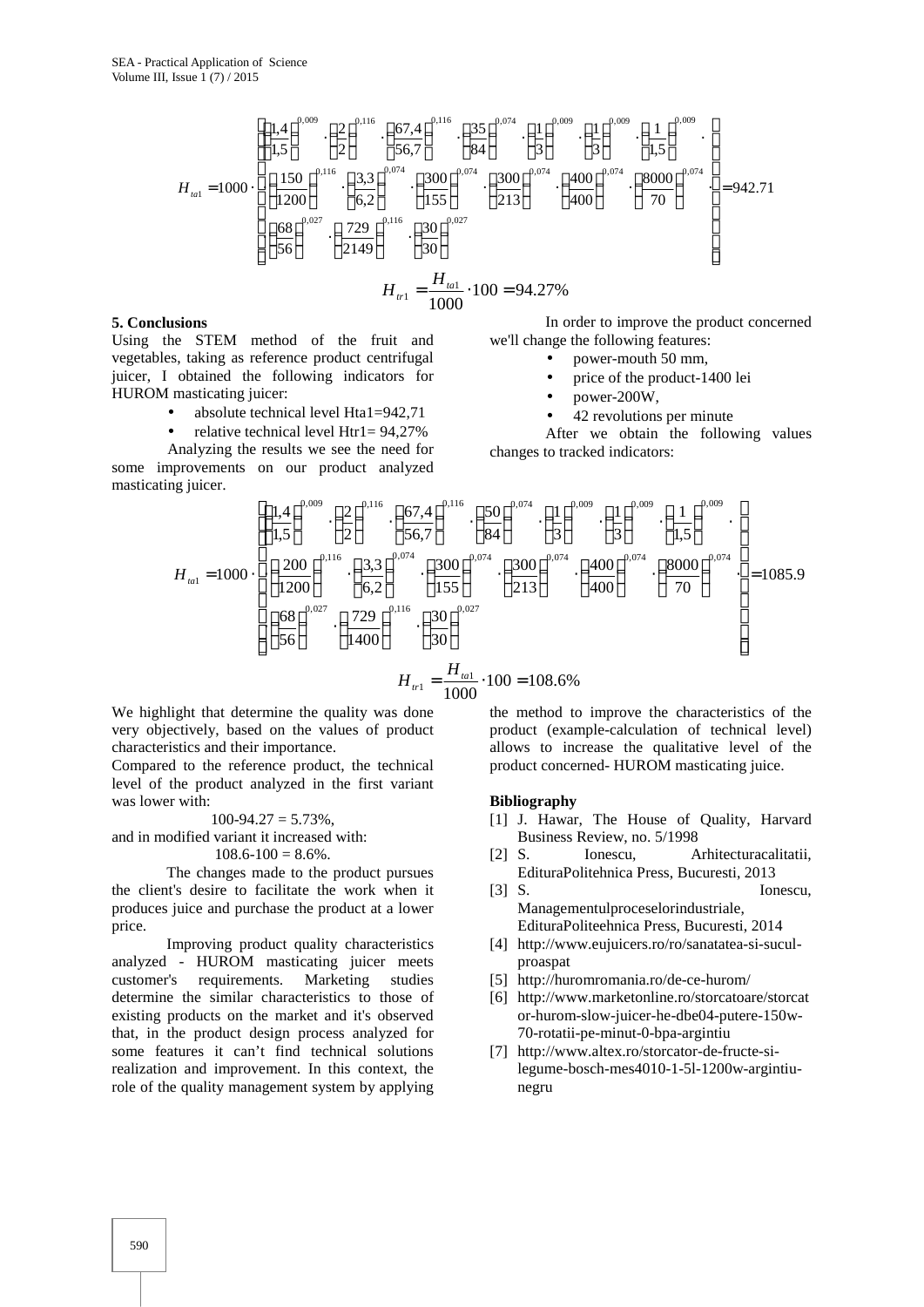| Centrifugal juicer<br>Masticating juicer<br>No.<br>Features<br><b>BOSH</b><br><b>HUROM</b><br>crt.<br>150<br>1200<br>$\mathbf{1}$<br>Power - $P(W)$<br>$\overline{c}$<br>Dimensions (lxLxH-mm)<br>155x213x400<br>300x300x400<br>$\mathfrak{Z}$<br>Weight – $w (kg)$<br>3,3<br>6,2<br>$\overline{4}$<br>Rotations/minutes - rot<br>70<br>8000<br>5<br>Cable length - $Lc(m)$<br>1,4<br>1,5<br>6<br>$\overline{2}$<br>$\overline{2}$<br>Warranty - warst (years)<br>7<br>Efficiency - $(\%)$<br>56,7<br>67,4<br>8<br>35<br>84<br>Supply opening $-$ s.o. (mm)<br>9<br>30<br>30<br>Continuous use $-$ umc (minutes)<br>$\overline{3}$<br>10<br>Number of speeds $-$ nsp (steps)<br>1<br>$\overline{3}$<br>Container for fruit $pulp - cpf$ (litres)<br>11<br>$\mathbf{1}$<br>Juice container capacity – cj (litres)<br>$\overline{1,5}$<br>12<br>$\mathbf{1}$<br>$\overline{13}$<br>$\overline{50}$<br>Sound level $-$ ls (db)<br>56<br>14<br>2149<br>729<br>Price $-p$ (ron)<br>Table 2<br>Group I<br>Group II<br>Group III<br>Group IV<br>s.o., rot, w, H, l, L<br>cpf, cj, r nsp, Lc<br>, P, p, warst<br>umc,s ls<br>Table 3<br>cpf<br>$\mathbf P$<br>L<br>H<br>Ci<br>Lc<br>$\mathbf{i}$<br>warst<br>L<br>umc<br><sup>1s</sup><br>S.O.<br>rot<br>W<br>nsp<br>$\mathbf{p}$<br>$\overline{2}$<br>$\overline{2}$<br>$\overline{2}$<br>$\overline{2}$<br>$\overline{2}$<br>$\overline{4}$<br>$\overline{4}$<br>$\mathbf{1}$<br>$\overline{2}$<br>$\overline{4}$<br>$\overline{4}$<br>$\overline{4}$<br>$\overline{4}$<br>0,116<br>$\overline{0}$<br>$\mathbf{1}$<br>$\mathbf{1}$<br>39<br>$\overline{2}$<br>$\overline{2}$<br>$\overline{c}$<br>$\overline{4}$<br>$\overline{4}$<br>$\overline{4}$<br>$\overline{4}$<br>$\overline{4}$<br>$\overline{4}$<br>${\bf P}$<br>$\mathbf{1}$<br>$\mathbf{0}$<br>$\mathbf{1}$<br>$\mathbf{1}$<br>$\overline{2}$<br>2<br>$\overline{2}$<br>39<br>0,116<br>$\overline{P}$<br>$\overline{2}$<br>$\overline{2}$<br>$\mathbf{1}$<br>$\mathbf{1}$<br>$\mathbf{1}$<br>$\overline{2}$<br>$\overline{2}$<br>$\overline{2}$<br>$\overline{c}$<br>$\overline{4}$<br>$\overline{4}$<br>$\overline{4}$<br>$\overline{4}$<br>$\overline{4}$<br>$\overline{4}$<br>39<br>0,116<br>$\mathbf{0}$<br>$\overline{0}$<br>$\overline{2}$<br>$\overline{2}$<br>$\overline{2}$<br>$\overline{2}$<br>$\overline{2}$<br>$\overline{4}$<br>$\mathbf{1}$<br>$\mathbf{1}$<br>$\overline{2}$<br>$\overline{4}$<br>$\overline{4}$<br>$\overline{4}$<br>$\overline{4}$<br>$\overline{4}$<br>39<br>0,116<br>$\mathbf{1}$<br>warst<br>$\mathbf{0}$<br>$\overline{2}$<br>$\overline{2}$<br>0,074<br>$\mathbf{0}$<br>$\overline{0}$<br>$\mathbf{1}$<br>$\mathbf{1}$<br>$\overline{4}$<br>4<br>$\overline{4}$<br>25<br>$\boldsymbol{0}$<br>$\boldsymbol{0}$<br>1<br>$\mathbf{1}$<br>1<br>$\overline{4}$<br>S.O.<br>$\overline{0}$<br>$\overline{2}$<br>$\overline{2}$<br>$\mathbf{1}$<br>$\overline{0}$<br>$\mathbf{1}$<br>$\mathbf{1}$<br>$\overline{4}$<br>$\overline{4}$<br>$\overline{4}$<br>$\overline{4}$<br>25<br>0,074<br>$\boldsymbol{0}$<br>$\mathbf{0}$<br>$\overline{0}$<br>$\mathbf{1}$<br>$\mathbf{1}$<br>rot<br>$\overline{2}$<br>$\overline{0}$<br>$\mathbf{1}$<br>$\overline{2}$<br>$\overline{0}$<br>$\mathbf{1}$<br>$\overline{0}$<br>$\mathbf{1}$<br>$\mathbf{1}$<br>$\overline{4}$<br>$\overline{4}$<br>$\overline{4}$<br>$\overline{4}$<br>25<br>0,074<br>$\overline{0}$<br>$\mathbf{0}$<br>1<br>W<br>0,074<br>$\mathbf{0}$<br>$\mathbf{1}$<br>$\overline{2}$<br>$\overline{2}$<br>$\overline{4}$<br>$\overline{4}$<br>25<br>L<br>$\boldsymbol{0}$<br>$\mathbf{0}$<br>$\Omega$<br>$\mathbf{1}$<br>$\mathbf{1}$<br>$\boldsymbol{0}$<br>1<br>1<br>$\overline{4}$<br>4<br>$\overline{0}$<br>$\overline{2}$<br>$\overline{2}$<br>$\mathbf{1}$<br>$\mathbf{1}$<br>$\overline{4}$<br>L<br>$\mathbf{0}$<br>$\boldsymbol{0}$<br>$\mathbf{0}$<br>$\mathbf{1}$<br>$\mathbf{1}$<br>$\boldsymbol{0}$<br>$\mathbf{1}$<br>$\overline{4}$<br>$\overline{\mathcal{L}}$<br>$\overline{4}$<br>25<br>0,074<br>$\overline{0}$<br>$\overline{2}$<br>$\overline{2}$<br>H<br>$\mathbf{1}$<br>$\mathbf{1}$<br>$\mathbf{1}$<br>$\mathbf{1}$<br>$\mathbf{1}$<br>$\overline{0}$<br>$\overline{4}$<br>0,074<br>$\overline{0}$<br>$\boldsymbol{0}$<br>$\overline{0}$<br>$\overline{4}$<br>$\overline{4}$<br>$\overline{4}$<br>25<br>$\mathbf{0}$<br>$\mathbf{0}$<br>$\overline{2}$<br>$\overline{2}$<br>$\overline{c}$<br>$\overline{2}$<br>9<br>0.027<br>$\mathbf{0}$<br>$\mathbf{0}$<br>$\overline{0}$<br>$\overline{0}$<br>$\mathbf{0}$<br>$\mathbf{0}$<br>$\boldsymbol{0}$<br>$\mathbf{0}$<br>$\mathbf{1}$<br>$\boldsymbol{0}$<br>umc<br>$\overline{0}$<br>$\mathbf{1}$<br>$\overline{2}$<br>$\overline{2}$<br>$\overline{2}$<br>$\overline{9}$<br>$\overline{0}$<br>$\overline{0}$<br>$\overline{0}$<br>$\mathbf{0}$<br>$\overline{0}$<br>$\overline{2}$<br>0.027<br>$\boldsymbol{0}$<br>$\mathbf{0}$<br>$\boldsymbol{0}$<br>$\boldsymbol{0}$<br>$\boldsymbol{0}$<br>1s<br>$\overline{0}$<br>$\mathbf{0}$<br>3<br>$\overline{0}$<br>$\overline{0}$<br>$\mathbf{0}$<br>$\overline{0}$<br>$\mathbf{1}$<br>$\mathbf{1}$<br>$\mathbf{1}$<br>0,009<br>$\boldsymbol{0}$<br>$\boldsymbol{0}$<br>$\mathbf{0}$<br>$\boldsymbol{0}$<br>$\mathbf{0}$<br>$\boldsymbol{0}$<br>$\boldsymbol{0}$<br>cfp<br>$\overline{0}$<br>$\overline{0}$<br>$\overline{0}$<br>3<br>0,009<br>cj<br>$\mathbf{0}$<br>$\overline{0}$<br>$\mathbf{0}$<br>$\mathbf{0}$<br>$\boldsymbol{0}$<br>$\mathbf{0}$<br>$\boldsymbol{0}$<br>$\mathbf{1}$<br>$\boldsymbol{0}$<br>$\mathbf{1}$<br>$\mathbf{1}$<br>$\boldsymbol{0}$<br>$\boldsymbol{0}$<br>$\overline{0}$<br>$\overline{0}$<br>$\mathbf{1}$<br>3<br>$\overline{0}$<br>$\overline{0}$<br>$\overline{0}$<br>$\mathbf{0}$<br>$\overline{0}$<br>$\mathbf{1}$<br>$\overline{0}$<br>$\mathbf{1}$<br>$\boldsymbol{0}$<br>$\mathbf{0}$<br>$\overline{0}$<br>$\boldsymbol{0}$<br>$\mathbf{0}$<br>0,009<br>nsp |  |  |  | Table 1 [6, 7] |                |              |  |  |  |  |                |              |  |  |  |                |  |       |  |
|--------------------------------------------------------------------------------------------------------------------------------------------------------------------------------------------------------------------------------------------------------------------------------------------------------------------------------------------------------------------------------------------------------------------------------------------------------------------------------------------------------------------------------------------------------------------------------------------------------------------------------------------------------------------------------------------------------------------------------------------------------------------------------------------------------------------------------------------------------------------------------------------------------------------------------------------------------------------------------------------------------------------------------------------------------------------------------------------------------------------------------------------------------------------------------------------------------------------------------------------------------------------------------------------------------------------------------------------------------------------------------------------------------------------------------------------------------------------------------------------------------------------------------------------------------------------------------------------------------------------------------------------------------------------------------------------------------------------------------------------------------------------------------------------------------------------------------------------------------------------------------------------------------------------------------------------------------------------------------------------------------------------------------------------------------------------------------------------------------------------------------------------------------------------------------------------------------------------------------------------------------------------------------------------------------------------------------------------------------------------------------------------------------------------------------------------------------------------------------------------------------------------------------------------------------------------------------------------------------------------------------------------------------------------------------------------------------------------------------------------------------------------------------------------------------------------------------------------------------------------------------------------------------------------------------------------------------------------------------------------------------------------------------------------------------------------------------------------------------------------------------------------------------------------------------------------------------------------------------------------------------------------------------------------------------------------------------------------------------------------------------------------------------------------------------------------------------------------------------------------------------------------------------------------------------------------------------------------------------------------------------------------------------------------------------------------------------------------------------------------------------------------------------------------------------------------------------------------------------------------------------------------------------------------------------------------------------------------------------------------------------------------------------------------------------------------------------------------------------------------------------------------------------------------------------------------------------------------------------------------------------------------------------------------------------------------------------------------------------------------------------------------------------------------------------------------------------------------------------------------------------------------------------------------------------------------------------------------------------------------------------------------------------------------------------------------------------------------------------------------------------------------------------------------------------------------------------------------------------------------------------------------------------------------------------------------------------------------------------------------------------------------------------------------------------------------------------------------------------------------------------------------------------------------------------------------------------------------------------------------------------------------------------------------------------------------------------------------------------------------------------------------------------------------------------------------------------------------------------------------------------------------------------------------------------------------------------------------------------------------------------------------------------------------------------------------------------------------------------------------------------------------------------------------------------------------------------------------------------------------------------------------------------------------|--|--|--|----------------|----------------|--------------|--|--|--|--|----------------|--------------|--|--|--|----------------|--|-------|--|
|                                                                                                                                                                                                                                                                                                                                                                                                                                                                                                                                                                                                                                                                                                                                                                                                                                                                                                                                                                                                                                                                                                                                                                                                                                                                                                                                                                                                                                                                                                                                                                                                                                                                                                                                                                                                                                                                                                                                                                                                                                                                                                                                                                                                                                                                                                                                                                                                                                                                                                                                                                                                                                                                                                                                                                                                                                                                                                                                                                                                                                                                                                                                                                                                                                                                                                                                                                                                                                                                                                                                                                                                                                                                                                                                                                                                                                                                                                                                                                                                                                                                                                                                                                                                                                                                                                                                                                                                                                                                                                                                                                                                                                                                                                                                                                                                                                                                                                                                                                                                                                                                                                                                                                                                                                                                                                                                                                                                                                                                                                                                                                                                                                                                                                                                                                                                                                                                                                                    |  |  |  |                |                |              |  |  |  |  |                |              |  |  |  |                |  |       |  |
|                                                                                                                                                                                                                                                                                                                                                                                                                                                                                                                                                                                                                                                                                                                                                                                                                                                                                                                                                                                                                                                                                                                                                                                                                                                                                                                                                                                                                                                                                                                                                                                                                                                                                                                                                                                                                                                                                                                                                                                                                                                                                                                                                                                                                                                                                                                                                                                                                                                                                                                                                                                                                                                                                                                                                                                                                                                                                                                                                                                                                                                                                                                                                                                                                                                                                                                                                                                                                                                                                                                                                                                                                                                                                                                                                                                                                                                                                                                                                                                                                                                                                                                                                                                                                                                                                                                                                                                                                                                                                                                                                                                                                                                                                                                                                                                                                                                                                                                                                                                                                                                                                                                                                                                                                                                                                                                                                                                                                                                                                                                                                                                                                                                                                                                                                                                                                                                                                                                    |  |  |  |                |                |              |  |  |  |  |                |              |  |  |  |                |  |       |  |
|                                                                                                                                                                                                                                                                                                                                                                                                                                                                                                                                                                                                                                                                                                                                                                                                                                                                                                                                                                                                                                                                                                                                                                                                                                                                                                                                                                                                                                                                                                                                                                                                                                                                                                                                                                                                                                                                                                                                                                                                                                                                                                                                                                                                                                                                                                                                                                                                                                                                                                                                                                                                                                                                                                                                                                                                                                                                                                                                                                                                                                                                                                                                                                                                                                                                                                                                                                                                                                                                                                                                                                                                                                                                                                                                                                                                                                                                                                                                                                                                                                                                                                                                                                                                                                                                                                                                                                                                                                                                                                                                                                                                                                                                                                                                                                                                                                                                                                                                                                                                                                                                                                                                                                                                                                                                                                                                                                                                                                                                                                                                                                                                                                                                                                                                                                                                                                                                                                                    |  |  |  |                |                |              |  |  |  |  |                |              |  |  |  |                |  |       |  |
|                                                                                                                                                                                                                                                                                                                                                                                                                                                                                                                                                                                                                                                                                                                                                                                                                                                                                                                                                                                                                                                                                                                                                                                                                                                                                                                                                                                                                                                                                                                                                                                                                                                                                                                                                                                                                                                                                                                                                                                                                                                                                                                                                                                                                                                                                                                                                                                                                                                                                                                                                                                                                                                                                                                                                                                                                                                                                                                                                                                                                                                                                                                                                                                                                                                                                                                                                                                                                                                                                                                                                                                                                                                                                                                                                                                                                                                                                                                                                                                                                                                                                                                                                                                                                                                                                                                                                                                                                                                                                                                                                                                                                                                                                                                                                                                                                                                                                                                                                                                                                                                                                                                                                                                                                                                                                                                                                                                                                                                                                                                                                                                                                                                                                                                                                                                                                                                                                                                    |  |  |  |                |                |              |  |  |  |  |                |              |  |  |  |                |  |       |  |
|                                                                                                                                                                                                                                                                                                                                                                                                                                                                                                                                                                                                                                                                                                                                                                                                                                                                                                                                                                                                                                                                                                                                                                                                                                                                                                                                                                                                                                                                                                                                                                                                                                                                                                                                                                                                                                                                                                                                                                                                                                                                                                                                                                                                                                                                                                                                                                                                                                                                                                                                                                                                                                                                                                                                                                                                                                                                                                                                                                                                                                                                                                                                                                                                                                                                                                                                                                                                                                                                                                                                                                                                                                                                                                                                                                                                                                                                                                                                                                                                                                                                                                                                                                                                                                                                                                                                                                                                                                                                                                                                                                                                                                                                                                                                                                                                                                                                                                                                                                                                                                                                                                                                                                                                                                                                                                                                                                                                                                                                                                                                                                                                                                                                                                                                                                                                                                                                                                                    |  |  |  |                |                |              |  |  |  |  |                |              |  |  |  |                |  |       |  |
|                                                                                                                                                                                                                                                                                                                                                                                                                                                                                                                                                                                                                                                                                                                                                                                                                                                                                                                                                                                                                                                                                                                                                                                                                                                                                                                                                                                                                                                                                                                                                                                                                                                                                                                                                                                                                                                                                                                                                                                                                                                                                                                                                                                                                                                                                                                                                                                                                                                                                                                                                                                                                                                                                                                                                                                                                                                                                                                                                                                                                                                                                                                                                                                                                                                                                                                                                                                                                                                                                                                                                                                                                                                                                                                                                                                                                                                                                                                                                                                                                                                                                                                                                                                                                                                                                                                                                                                                                                                                                                                                                                                                                                                                                                                                                                                                                                                                                                                                                                                                                                                                                                                                                                                                                                                                                                                                                                                                                                                                                                                                                                                                                                                                                                                                                                                                                                                                                                                    |  |  |  |                |                |              |  |  |  |  |                |              |  |  |  |                |  |       |  |
|                                                                                                                                                                                                                                                                                                                                                                                                                                                                                                                                                                                                                                                                                                                                                                                                                                                                                                                                                                                                                                                                                                                                                                                                                                                                                                                                                                                                                                                                                                                                                                                                                                                                                                                                                                                                                                                                                                                                                                                                                                                                                                                                                                                                                                                                                                                                                                                                                                                                                                                                                                                                                                                                                                                                                                                                                                                                                                                                                                                                                                                                                                                                                                                                                                                                                                                                                                                                                                                                                                                                                                                                                                                                                                                                                                                                                                                                                                                                                                                                                                                                                                                                                                                                                                                                                                                                                                                                                                                                                                                                                                                                                                                                                                                                                                                                                                                                                                                                                                                                                                                                                                                                                                                                                                                                                                                                                                                                                                                                                                                                                                                                                                                                                                                                                                                                                                                                                                                    |  |  |  |                |                |              |  |  |  |  |                |              |  |  |  |                |  |       |  |
|                                                                                                                                                                                                                                                                                                                                                                                                                                                                                                                                                                                                                                                                                                                                                                                                                                                                                                                                                                                                                                                                                                                                                                                                                                                                                                                                                                                                                                                                                                                                                                                                                                                                                                                                                                                                                                                                                                                                                                                                                                                                                                                                                                                                                                                                                                                                                                                                                                                                                                                                                                                                                                                                                                                                                                                                                                                                                                                                                                                                                                                                                                                                                                                                                                                                                                                                                                                                                                                                                                                                                                                                                                                                                                                                                                                                                                                                                                                                                                                                                                                                                                                                                                                                                                                                                                                                                                                                                                                                                                                                                                                                                                                                                                                                                                                                                                                                                                                                                                                                                                                                                                                                                                                                                                                                                                                                                                                                                                                                                                                                                                                                                                                                                                                                                                                                                                                                                                                    |  |  |  |                |                |              |  |  |  |  |                |              |  |  |  |                |  |       |  |
|                                                                                                                                                                                                                                                                                                                                                                                                                                                                                                                                                                                                                                                                                                                                                                                                                                                                                                                                                                                                                                                                                                                                                                                                                                                                                                                                                                                                                                                                                                                                                                                                                                                                                                                                                                                                                                                                                                                                                                                                                                                                                                                                                                                                                                                                                                                                                                                                                                                                                                                                                                                                                                                                                                                                                                                                                                                                                                                                                                                                                                                                                                                                                                                                                                                                                                                                                                                                                                                                                                                                                                                                                                                                                                                                                                                                                                                                                                                                                                                                                                                                                                                                                                                                                                                                                                                                                                                                                                                                                                                                                                                                                                                                                                                                                                                                                                                                                                                                                                                                                                                                                                                                                                                                                                                                                                                                                                                                                                                                                                                                                                                                                                                                                                                                                                                                                                                                                                                    |  |  |  |                |                |              |  |  |  |  |                |              |  |  |  |                |  |       |  |
|                                                                                                                                                                                                                                                                                                                                                                                                                                                                                                                                                                                                                                                                                                                                                                                                                                                                                                                                                                                                                                                                                                                                                                                                                                                                                                                                                                                                                                                                                                                                                                                                                                                                                                                                                                                                                                                                                                                                                                                                                                                                                                                                                                                                                                                                                                                                                                                                                                                                                                                                                                                                                                                                                                                                                                                                                                                                                                                                                                                                                                                                                                                                                                                                                                                                                                                                                                                                                                                                                                                                                                                                                                                                                                                                                                                                                                                                                                                                                                                                                                                                                                                                                                                                                                                                                                                                                                                                                                                                                                                                                                                                                                                                                                                                                                                                                                                                                                                                                                                                                                                                                                                                                                                                                                                                                                                                                                                                                                                                                                                                                                                                                                                                                                                                                                                                                                                                                                                    |  |  |  |                |                |              |  |  |  |  |                |              |  |  |  |                |  |       |  |
|                                                                                                                                                                                                                                                                                                                                                                                                                                                                                                                                                                                                                                                                                                                                                                                                                                                                                                                                                                                                                                                                                                                                                                                                                                                                                                                                                                                                                                                                                                                                                                                                                                                                                                                                                                                                                                                                                                                                                                                                                                                                                                                                                                                                                                                                                                                                                                                                                                                                                                                                                                                                                                                                                                                                                                                                                                                                                                                                                                                                                                                                                                                                                                                                                                                                                                                                                                                                                                                                                                                                                                                                                                                                                                                                                                                                                                                                                                                                                                                                                                                                                                                                                                                                                                                                                                                                                                                                                                                                                                                                                                                                                                                                                                                                                                                                                                                                                                                                                                                                                                                                                                                                                                                                                                                                                                                                                                                                                                                                                                                                                                                                                                                                                                                                                                                                                                                                                                                    |  |  |  |                |                |              |  |  |  |  |                |              |  |  |  |                |  |       |  |
|                                                                                                                                                                                                                                                                                                                                                                                                                                                                                                                                                                                                                                                                                                                                                                                                                                                                                                                                                                                                                                                                                                                                                                                                                                                                                                                                                                                                                                                                                                                                                                                                                                                                                                                                                                                                                                                                                                                                                                                                                                                                                                                                                                                                                                                                                                                                                                                                                                                                                                                                                                                                                                                                                                                                                                                                                                                                                                                                                                                                                                                                                                                                                                                                                                                                                                                                                                                                                                                                                                                                                                                                                                                                                                                                                                                                                                                                                                                                                                                                                                                                                                                                                                                                                                                                                                                                                                                                                                                                                                                                                                                                                                                                                                                                                                                                                                                                                                                                                                                                                                                                                                                                                                                                                                                                                                                                                                                                                                                                                                                                                                                                                                                                                                                                                                                                                                                                                                                    |  |  |  |                |                |              |  |  |  |  |                |              |  |  |  |                |  |       |  |
|                                                                                                                                                                                                                                                                                                                                                                                                                                                                                                                                                                                                                                                                                                                                                                                                                                                                                                                                                                                                                                                                                                                                                                                                                                                                                                                                                                                                                                                                                                                                                                                                                                                                                                                                                                                                                                                                                                                                                                                                                                                                                                                                                                                                                                                                                                                                                                                                                                                                                                                                                                                                                                                                                                                                                                                                                                                                                                                                                                                                                                                                                                                                                                                                                                                                                                                                                                                                                                                                                                                                                                                                                                                                                                                                                                                                                                                                                                                                                                                                                                                                                                                                                                                                                                                                                                                                                                                                                                                                                                                                                                                                                                                                                                                                                                                                                                                                                                                                                                                                                                                                                                                                                                                                                                                                                                                                                                                                                                                                                                                                                                                                                                                                                                                                                                                                                                                                                                                    |  |  |  |                |                |              |  |  |  |  |                |              |  |  |  |                |  |       |  |
|                                                                                                                                                                                                                                                                                                                                                                                                                                                                                                                                                                                                                                                                                                                                                                                                                                                                                                                                                                                                                                                                                                                                                                                                                                                                                                                                                                                                                                                                                                                                                                                                                                                                                                                                                                                                                                                                                                                                                                                                                                                                                                                                                                                                                                                                                                                                                                                                                                                                                                                                                                                                                                                                                                                                                                                                                                                                                                                                                                                                                                                                                                                                                                                                                                                                                                                                                                                                                                                                                                                                                                                                                                                                                                                                                                                                                                                                                                                                                                                                                                                                                                                                                                                                                                                                                                                                                                                                                                                                                                                                                                                                                                                                                                                                                                                                                                                                                                                                                                                                                                                                                                                                                                                                                                                                                                                                                                                                                                                                                                                                                                                                                                                                                                                                                                                                                                                                                                                    |  |  |  |                |                |              |  |  |  |  |                |              |  |  |  |                |  |       |  |
|                                                                                                                                                                                                                                                                                                                                                                                                                                                                                                                                                                                                                                                                                                                                                                                                                                                                                                                                                                                                                                                                                                                                                                                                                                                                                                                                                                                                                                                                                                                                                                                                                                                                                                                                                                                                                                                                                                                                                                                                                                                                                                                                                                                                                                                                                                                                                                                                                                                                                                                                                                                                                                                                                                                                                                                                                                                                                                                                                                                                                                                                                                                                                                                                                                                                                                                                                                                                                                                                                                                                                                                                                                                                                                                                                                                                                                                                                                                                                                                                                                                                                                                                                                                                                                                                                                                                                                                                                                                                                                                                                                                                                                                                                                                                                                                                                                                                                                                                                                                                                                                                                                                                                                                                                                                                                                                                                                                                                                                                                                                                                                                                                                                                                                                                                                                                                                                                                                                    |  |  |  |                |                |              |  |  |  |  |                |              |  |  |  |                |  |       |  |
|                                                                                                                                                                                                                                                                                                                                                                                                                                                                                                                                                                                                                                                                                                                                                                                                                                                                                                                                                                                                                                                                                                                                                                                                                                                                                                                                                                                                                                                                                                                                                                                                                                                                                                                                                                                                                                                                                                                                                                                                                                                                                                                                                                                                                                                                                                                                                                                                                                                                                                                                                                                                                                                                                                                                                                                                                                                                                                                                                                                                                                                                                                                                                                                                                                                                                                                                                                                                                                                                                                                                                                                                                                                                                                                                                                                                                                                                                                                                                                                                                                                                                                                                                                                                                                                                                                                                                                                                                                                                                                                                                                                                                                                                                                                                                                                                                                                                                                                                                                                                                                                                                                                                                                                                                                                                                                                                                                                                                                                                                                                                                                                                                                                                                                                                                                                                                                                                                                                    |  |  |  |                |                |              |  |  |  |  |                |              |  |  |  |                |  |       |  |
|                                                                                                                                                                                                                                                                                                                                                                                                                                                                                                                                                                                                                                                                                                                                                                                                                                                                                                                                                                                                                                                                                                                                                                                                                                                                                                                                                                                                                                                                                                                                                                                                                                                                                                                                                                                                                                                                                                                                                                                                                                                                                                                                                                                                                                                                                                                                                                                                                                                                                                                                                                                                                                                                                                                                                                                                                                                                                                                                                                                                                                                                                                                                                                                                                                                                                                                                                                                                                                                                                                                                                                                                                                                                                                                                                                                                                                                                                                                                                                                                                                                                                                                                                                                                                                                                                                                                                                                                                                                                                                                                                                                                                                                                                                                                                                                                                                                                                                                                                                                                                                                                                                                                                                                                                                                                                                                                                                                                                                                                                                                                                                                                                                                                                                                                                                                                                                                                                                                    |  |  |  |                |                |              |  |  |  |  |                |              |  |  |  |                |  |       |  |
|                                                                                                                                                                                                                                                                                                                                                                                                                                                                                                                                                                                                                                                                                                                                                                                                                                                                                                                                                                                                                                                                                                                                                                                                                                                                                                                                                                                                                                                                                                                                                                                                                                                                                                                                                                                                                                                                                                                                                                                                                                                                                                                                                                                                                                                                                                                                                                                                                                                                                                                                                                                                                                                                                                                                                                                                                                                                                                                                                                                                                                                                                                                                                                                                                                                                                                                                                                                                                                                                                                                                                                                                                                                                                                                                                                                                                                                                                                                                                                                                                                                                                                                                                                                                                                                                                                                                                                                                                                                                                                                                                                                                                                                                                                                                                                                                                                                                                                                                                                                                                                                                                                                                                                                                                                                                                                                                                                                                                                                                                                                                                                                                                                                                                                                                                                                                                                                                                                                    |  |  |  |                |                |              |  |  |  |  |                |              |  |  |  |                |  |       |  |
|                                                                                                                                                                                                                                                                                                                                                                                                                                                                                                                                                                                                                                                                                                                                                                                                                                                                                                                                                                                                                                                                                                                                                                                                                                                                                                                                                                                                                                                                                                                                                                                                                                                                                                                                                                                                                                                                                                                                                                                                                                                                                                                                                                                                                                                                                                                                                                                                                                                                                                                                                                                                                                                                                                                                                                                                                                                                                                                                                                                                                                                                                                                                                                                                                                                                                                                                                                                                                                                                                                                                                                                                                                                                                                                                                                                                                                                                                                                                                                                                                                                                                                                                                                                                                                                                                                                                                                                                                                                                                                                                                                                                                                                                                                                                                                                                                                                                                                                                                                                                                                                                                                                                                                                                                                                                                                                                                                                                                                                                                                                                                                                                                                                                                                                                                                                                                                                                                                                    |  |  |  |                |                |              |  |  |  |  |                |              |  |  |  |                |  |       |  |
|                                                                                                                                                                                                                                                                                                                                                                                                                                                                                                                                                                                                                                                                                                                                                                                                                                                                                                                                                                                                                                                                                                                                                                                                                                                                                                                                                                                                                                                                                                                                                                                                                                                                                                                                                                                                                                                                                                                                                                                                                                                                                                                                                                                                                                                                                                                                                                                                                                                                                                                                                                                                                                                                                                                                                                                                                                                                                                                                                                                                                                                                                                                                                                                                                                                                                                                                                                                                                                                                                                                                                                                                                                                                                                                                                                                                                                                                                                                                                                                                                                                                                                                                                                                                                                                                                                                                                                                                                                                                                                                                                                                                                                                                                                                                                                                                                                                                                                                                                                                                                                                                                                                                                                                                                                                                                                                                                                                                                                                                                                                                                                                                                                                                                                                                                                                                                                                                                                                    |  |  |  |                |                |              |  |  |  |  |                |              |  |  |  |                |  |       |  |
|                                                                                                                                                                                                                                                                                                                                                                                                                                                                                                                                                                                                                                                                                                                                                                                                                                                                                                                                                                                                                                                                                                                                                                                                                                                                                                                                                                                                                                                                                                                                                                                                                                                                                                                                                                                                                                                                                                                                                                                                                                                                                                                                                                                                                                                                                                                                                                                                                                                                                                                                                                                                                                                                                                                                                                                                                                                                                                                                                                                                                                                                                                                                                                                                                                                                                                                                                                                                                                                                                                                                                                                                                                                                                                                                                                                                                                                                                                                                                                                                                                                                                                                                                                                                                                                                                                                                                                                                                                                                                                                                                                                                                                                                                                                                                                                                                                                                                                                                                                                                                                                                                                                                                                                                                                                                                                                                                                                                                                                                                                                                                                                                                                                                                                                                                                                                                                                                                                                    |  |  |  |                |                |              |  |  |  |  |                |              |  |  |  |                |  |       |  |
|                                                                                                                                                                                                                                                                                                                                                                                                                                                                                                                                                                                                                                                                                                                                                                                                                                                                                                                                                                                                                                                                                                                                                                                                                                                                                                                                                                                                                                                                                                                                                                                                                                                                                                                                                                                                                                                                                                                                                                                                                                                                                                                                                                                                                                                                                                                                                                                                                                                                                                                                                                                                                                                                                                                                                                                                                                                                                                                                                                                                                                                                                                                                                                                                                                                                                                                                                                                                                                                                                                                                                                                                                                                                                                                                                                                                                                                                                                                                                                                                                                                                                                                                                                                                                                                                                                                                                                                                                                                                                                                                                                                                                                                                                                                                                                                                                                                                                                                                                                                                                                                                                                                                                                                                                                                                                                                                                                                                                                                                                                                                                                                                                                                                                                                                                                                                                                                                                                                    |  |  |  |                |                |              |  |  |  |  |                |              |  |  |  |                |  |       |  |
|                                                                                                                                                                                                                                                                                                                                                                                                                                                                                                                                                                                                                                                                                                                                                                                                                                                                                                                                                                                                                                                                                                                                                                                                                                                                                                                                                                                                                                                                                                                                                                                                                                                                                                                                                                                                                                                                                                                                                                                                                                                                                                                                                                                                                                                                                                                                                                                                                                                                                                                                                                                                                                                                                                                                                                                                                                                                                                                                                                                                                                                                                                                                                                                                                                                                                                                                                                                                                                                                                                                                                                                                                                                                                                                                                                                                                                                                                                                                                                                                                                                                                                                                                                                                                                                                                                                                                                                                                                                                                                                                                                                                                                                                                                                                                                                                                                                                                                                                                                                                                                                                                                                                                                                                                                                                                                                                                                                                                                                                                                                                                                                                                                                                                                                                                                                                                                                                                                                    |  |  |  |                |                |              |  |  |  |  |                |              |  |  |  |                |  |       |  |
|                                                                                                                                                                                                                                                                                                                                                                                                                                                                                                                                                                                                                                                                                                                                                                                                                                                                                                                                                                                                                                                                                                                                                                                                                                                                                                                                                                                                                                                                                                                                                                                                                                                                                                                                                                                                                                                                                                                                                                                                                                                                                                                                                                                                                                                                                                                                                                                                                                                                                                                                                                                                                                                                                                                                                                                                                                                                                                                                                                                                                                                                                                                                                                                                                                                                                                                                                                                                                                                                                                                                                                                                                                                                                                                                                                                                                                                                                                                                                                                                                                                                                                                                                                                                                                                                                                                                                                                                                                                                                                                                                                                                                                                                                                                                                                                                                                                                                                                                                                                                                                                                                                                                                                                                                                                                                                                                                                                                                                                                                                                                                                                                                                                                                                                                                                                                                                                                                                                    |  |  |  |                |                |              |  |  |  |  |                |              |  |  |  |                |  |       |  |
|                                                                                                                                                                                                                                                                                                                                                                                                                                                                                                                                                                                                                                                                                                                                                                                                                                                                                                                                                                                                                                                                                                                                                                                                                                                                                                                                                                                                                                                                                                                                                                                                                                                                                                                                                                                                                                                                                                                                                                                                                                                                                                                                                                                                                                                                                                                                                                                                                                                                                                                                                                                                                                                                                                                                                                                                                                                                                                                                                                                                                                                                                                                                                                                                                                                                                                                                                                                                                                                                                                                                                                                                                                                                                                                                                                                                                                                                                                                                                                                                                                                                                                                                                                                                                                                                                                                                                                                                                                                                                                                                                                                                                                                                                                                                                                                                                                                                                                                                                                                                                                                                                                                                                                                                                                                                                                                                                                                                                                                                                                                                                                                                                                                                                                                                                                                                                                                                                                                    |  |  |  |                |                |              |  |  |  |  |                |              |  |  |  |                |  |       |  |
|                                                                                                                                                                                                                                                                                                                                                                                                                                                                                                                                                                                                                                                                                                                                                                                                                                                                                                                                                                                                                                                                                                                                                                                                                                                                                                                                                                                                                                                                                                                                                                                                                                                                                                                                                                                                                                                                                                                                                                                                                                                                                                                                                                                                                                                                                                                                                                                                                                                                                                                                                                                                                                                                                                                                                                                                                                                                                                                                                                                                                                                                                                                                                                                                                                                                                                                                                                                                                                                                                                                                                                                                                                                                                                                                                                                                                                                                                                                                                                                                                                                                                                                                                                                                                                                                                                                                                                                                                                                                                                                                                                                                                                                                                                                                                                                                                                                                                                                                                                                                                                                                                                                                                                                                                                                                                                                                                                                                                                                                                                                                                                                                                                                                                                                                                                                                                                                                                                                    |  |  |  |                |                |              |  |  |  |  |                |              |  |  |  |                |  |       |  |
|                                                                                                                                                                                                                                                                                                                                                                                                                                                                                                                                                                                                                                                                                                                                                                                                                                                                                                                                                                                                                                                                                                                                                                                                                                                                                                                                                                                                                                                                                                                                                                                                                                                                                                                                                                                                                                                                                                                                                                                                                                                                                                                                                                                                                                                                                                                                                                                                                                                                                                                                                                                                                                                                                                                                                                                                                                                                                                                                                                                                                                                                                                                                                                                                                                                                                                                                                                                                                                                                                                                                                                                                                                                                                                                                                                                                                                                                                                                                                                                                                                                                                                                                                                                                                                                                                                                                                                                                                                                                                                                                                                                                                                                                                                                                                                                                                                                                                                                                                                                                                                                                                                                                                                                                                                                                                                                                                                                                                                                                                                                                                                                                                                                                                                                                                                                                                                                                                                                    |  |  |  |                |                |              |  |  |  |  |                |              |  |  |  |                |  |       |  |
|                                                                                                                                                                                                                                                                                                                                                                                                                                                                                                                                                                                                                                                                                                                                                                                                                                                                                                                                                                                                                                                                                                                                                                                                                                                                                                                                                                                                                                                                                                                                                                                                                                                                                                                                                                                                                                                                                                                                                                                                                                                                                                                                                                                                                                                                                                                                                                                                                                                                                                                                                                                                                                                                                                                                                                                                                                                                                                                                                                                                                                                                                                                                                                                                                                                                                                                                                                                                                                                                                                                                                                                                                                                                                                                                                                                                                                                                                                                                                                                                                                                                                                                                                                                                                                                                                                                                                                                                                                                                                                                                                                                                                                                                                                                                                                                                                                                                                                                                                                                                                                                                                                                                                                                                                                                                                                                                                                                                                                                                                                                                                                                                                                                                                                                                                                                                                                                                                                                    |  |  |  |                |                |              |  |  |  |  |                |              |  |  |  |                |  |       |  |
|                                                                                                                                                                                                                                                                                                                                                                                                                                                                                                                                                                                                                                                                                                                                                                                                                                                                                                                                                                                                                                                                                                                                                                                                                                                                                                                                                                                                                                                                                                                                                                                                                                                                                                                                                                                                                                                                                                                                                                                                                                                                                                                                                                                                                                                                                                                                                                                                                                                                                                                                                                                                                                                                                                                                                                                                                                                                                                                                                                                                                                                                                                                                                                                                                                                                                                                                                                                                                                                                                                                                                                                                                                                                                                                                                                                                                                                                                                                                                                                                                                                                                                                                                                                                                                                                                                                                                                                                                                                                                                                                                                                                                                                                                                                                                                                                                                                                                                                                                                                                                                                                                                                                                                                                                                                                                                                                                                                                                                                                                                                                                                                                                                                                                                                                                                                                                                                                                                                    |  |  |  |                |                |              |  |  |  |  |                |              |  |  |  |                |  |       |  |
|                                                                                                                                                                                                                                                                                                                                                                                                                                                                                                                                                                                                                                                                                                                                                                                                                                                                                                                                                                                                                                                                                                                                                                                                                                                                                                                                                                                                                                                                                                                                                                                                                                                                                                                                                                                                                                                                                                                                                                                                                                                                                                                                                                                                                                                                                                                                                                                                                                                                                                                                                                                                                                                                                                                                                                                                                                                                                                                                                                                                                                                                                                                                                                                                                                                                                                                                                                                                                                                                                                                                                                                                                                                                                                                                                                                                                                                                                                                                                                                                                                                                                                                                                                                                                                                                                                                                                                                                                                                                                                                                                                                                                                                                                                                                                                                                                                                                                                                                                                                                                                                                                                                                                                                                                                                                                                                                                                                                                                                                                                                                                                                                                                                                                                                                                                                                                                                                                                                    |  |  |  |                |                |              |  |  |  |  |                |              |  |  |  |                |  |       |  |
|                                                                                                                                                                                                                                                                                                                                                                                                                                                                                                                                                                                                                                                                                                                                                                                                                                                                                                                                                                                                                                                                                                                                                                                                                                                                                                                                                                                                                                                                                                                                                                                                                                                                                                                                                                                                                                                                                                                                                                                                                                                                                                                                                                                                                                                                                                                                                                                                                                                                                                                                                                                                                                                                                                                                                                                                                                                                                                                                                                                                                                                                                                                                                                                                                                                                                                                                                                                                                                                                                                                                                                                                                                                                                                                                                                                                                                                                                                                                                                                                                                                                                                                                                                                                                                                                                                                                                                                                                                                                                                                                                                                                                                                                                                                                                                                                                                                                                                                                                                                                                                                                                                                                                                                                                                                                                                                                                                                                                                                                                                                                                                                                                                                                                                                                                                                                                                                                                                                    |  |  |  |                |                |              |  |  |  |  |                |              |  |  |  |                |  |       |  |
|                                                                                                                                                                                                                                                                                                                                                                                                                                                                                                                                                                                                                                                                                                                                                                                                                                                                                                                                                                                                                                                                                                                                                                                                                                                                                                                                                                                                                                                                                                                                                                                                                                                                                                                                                                                                                                                                                                                                                                                                                                                                                                                                                                                                                                                                                                                                                                                                                                                                                                                                                                                                                                                                                                                                                                                                                                                                                                                                                                                                                                                                                                                                                                                                                                                                                                                                                                                                                                                                                                                                                                                                                                                                                                                                                                                                                                                                                                                                                                                                                                                                                                                                                                                                                                                                                                                                                                                                                                                                                                                                                                                                                                                                                                                                                                                                                                                                                                                                                                                                                                                                                                                                                                                                                                                                                                                                                                                                                                                                                                                                                                                                                                                                                                                                                                                                                                                                                                                    |  |  |  |                |                |              |  |  |  |  |                |              |  |  |  |                |  |       |  |
|                                                                                                                                                                                                                                                                                                                                                                                                                                                                                                                                                                                                                                                                                                                                                                                                                                                                                                                                                                                                                                                                                                                                                                                                                                                                                                                                                                                                                                                                                                                                                                                                                                                                                                                                                                                                                                                                                                                                                                                                                                                                                                                                                                                                                                                                                                                                                                                                                                                                                                                                                                                                                                                                                                                                                                                                                                                                                                                                                                                                                                                                                                                                                                                                                                                                                                                                                                                                                                                                                                                                                                                                                                                                                                                                                                                                                                                                                                                                                                                                                                                                                                                                                                                                                                                                                                                                                                                                                                                                                                                                                                                                                                                                                                                                                                                                                                                                                                                                                                                                                                                                                                                                                                                                                                                                                                                                                                                                                                                                                                                                                                                                                                                                                                                                                                                                                                                                                                                    |  |  |  |                |                |              |  |  |  |  |                |              |  |  |  |                |  |       |  |
|                                                                                                                                                                                                                                                                                                                                                                                                                                                                                                                                                                                                                                                                                                                                                                                                                                                                                                                                                                                                                                                                                                                                                                                                                                                                                                                                                                                                                                                                                                                                                                                                                                                                                                                                                                                                                                                                                                                                                                                                                                                                                                                                                                                                                                                                                                                                                                                                                                                                                                                                                                                                                                                                                                                                                                                                                                                                                                                                                                                                                                                                                                                                                                                                                                                                                                                                                                                                                                                                                                                                                                                                                                                                                                                                                                                                                                                                                                                                                                                                                                                                                                                                                                                                                                                                                                                                                                                                                                                                                                                                                                                                                                                                                                                                                                                                                                                                                                                                                                                                                                                                                                                                                                                                                                                                                                                                                                                                                                                                                                                                                                                                                                                                                                                                                                                                                                                                                                                    |  |  |  |                |                |              |  |  |  |  |                |              |  |  |  |                |  |       |  |
|                                                                                                                                                                                                                                                                                                                                                                                                                                                                                                                                                                                                                                                                                                                                                                                                                                                                                                                                                                                                                                                                                                                                                                                                                                                                                                                                                                                                                                                                                                                                                                                                                                                                                                                                                                                                                                                                                                                                                                                                                                                                                                                                                                                                                                                                                                                                                                                                                                                                                                                                                                                                                                                                                                                                                                                                                                                                                                                                                                                                                                                                                                                                                                                                                                                                                                                                                                                                                                                                                                                                                                                                                                                                                                                                                                                                                                                                                                                                                                                                                                                                                                                                                                                                                                                                                                                                                                                                                                                                                                                                                                                                                                                                                                                                                                                                                                                                                                                                                                                                                                                                                                                                                                                                                                                                                                                                                                                                                                                                                                                                                                                                                                                                                                                                                                                                                                                                                                                    |  |  |  |                |                |              |  |  |  |  |                |              |  |  |  |                |  |       |  |
| $\mathbf{1}$<br>3<br>Lc<br>$\overline{0}$<br>$\overline{0}$<br>$\overline{0}$<br>$\theta$<br>$\mathbf{0}$<br>$\mathbf{0}$<br>$\mathbf{0}$<br>$\mathbf{1}$<br>$\mathbf{1}$                                                                                                                                                                                                                                                                                                                                                                                                                                                                                                                                                                                                                                                                                                                                                                                                                                                                                                                                                                                                                                                                                                                                                                                                                                                                                                                                                                                                                                                                                                                                                                                                                                                                                                                                                                                                                                                                                                                                                                                                                                                                                                                                                                                                                                                                                                                                                                                                                                                                                                                                                                                                                                                                                                                                                                                                                                                                                                                                                                                                                                                                                                                                                                                                                                                                                                                                                                                                                                                                                                                                                                                                                                                                                                                                                                                                                                                                                                                                                                                                                                                                                                                                                                                                                                                                                                                                                                                                                                                                                                                                                                                                                                                                                                                                                                                                                                                                                                                                                                                                                                                                                                                                                                                                                                                                                                                                                                                                                                                                                                                                                                                                                                                                                                                                          |  |  |  | $\overline{0}$ | $\overline{0}$ | $\mathbf{0}$ |  |  |  |  | $\overline{0}$ | $\mathbf{0}$ |  |  |  | $\overline{0}$ |  | 0,009 |  |

# **ANNEX**

336